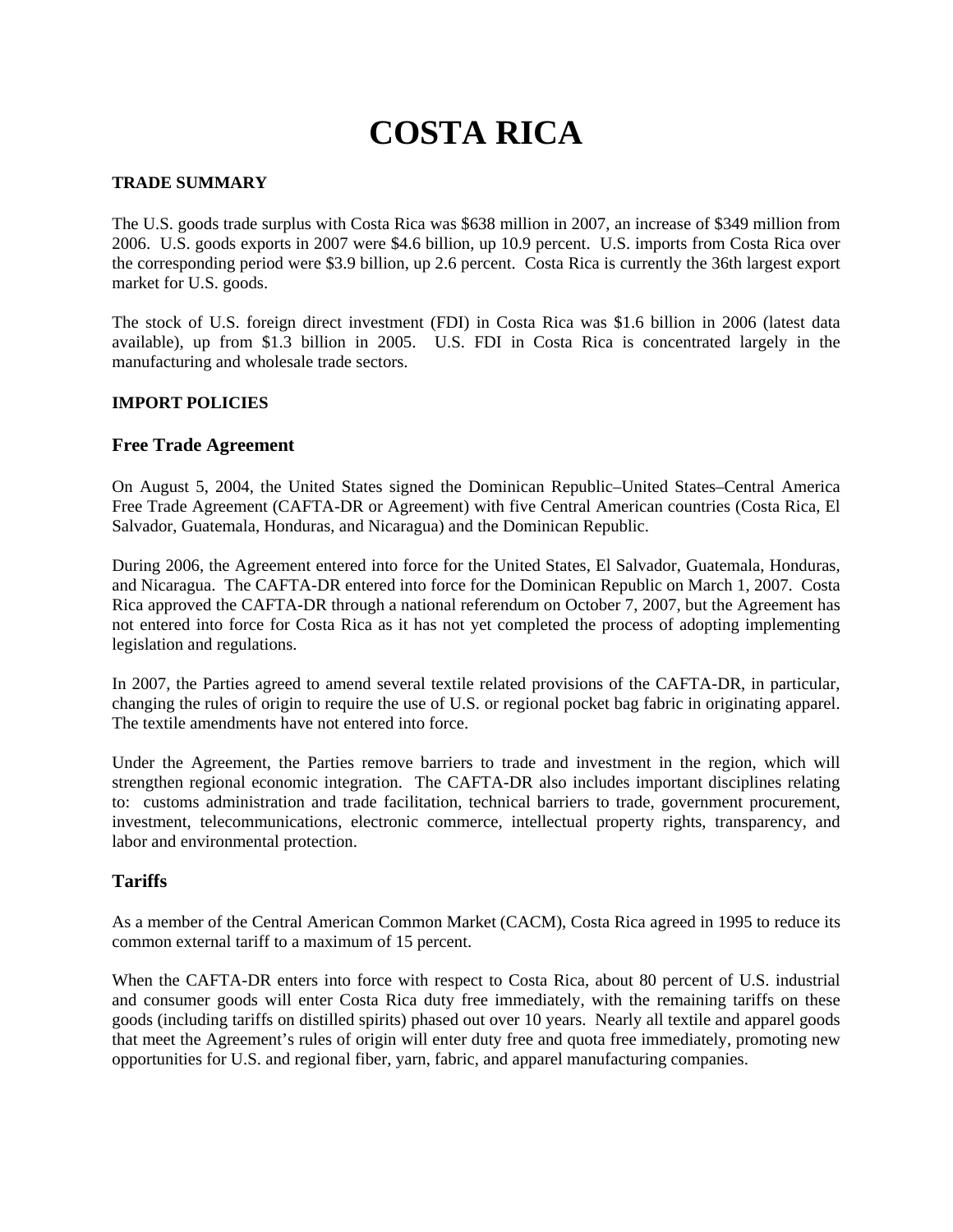Most tariffs on agricultural products range from 1 percent to 15 percent. However, selected agricultural commodities currently are protected by tariffs that significantly exceed the 15 percent CACM common external tariff ceiling. These commodities include: frozen french fries (40 percent), fresh potatoes (46 percent), dairy products (40 percent to 65 percent), and poultry products (up to 150 percent). When the Agreement enters into force, more than half of U.S. agricultural exports to Costa Rica will be duty free immediately. Costa Rica will eliminate its remaining tariffs on virtually all agricultural products within 15 years (17 years for chicken leg quarters and 20 years for rice and dairy products). For the certain products, tariff-rate quotas (TRQs) will permit some immediate duty free access for specified quantities during the tariff phase out period, with the duty free amounts expanding during that period. Costa Rica will liberalize trade in fresh potatoes and onions through expansion of an existing TRQ, rather than by tariff reductions.

The Parties will also improve transparency and efficiency in administering customs procedures, including application of the Agreement's rules of origin. Under the CAFTA-DR, Costa Rica has committed to ensure greater certainty and fairness in the administration of these procedures, and all the CAFTA-DR countries agreed to share information to combat illegal transshipment of goods.

# **Nontariff Measures**

The establishment of an electronic, "one-stop," import-export window in year 2000 and other more recent improvements has reduced the time required for customs processing in Costa Rica. Nonetheless, procedures remain complex and bureaucratic.

#### **STANDARDS, TESTING, LABELING, AND CERTIFICATION**

Under current regulations, the Ministry of Health must test and register domestically produced or imported pharmaceuticals, feeds, chemicals, and cosmetics before they can be sold in Costa Rica. Domestic products are often not subjected to analysis due to a lack of adequate laboratory testing equipment and funds. As implemented, this system appears to be enforced more rigorously on imported goods than on domestically produced goods. Regulations exist for imported goods but they vary widely depending on when the regulations were written. In general, the newer the regulation, the more likely that it may reflect current accepted international standards, including safety practices.

In addition, Costa Rica requires that all imported products be certified as safe and allowed for sale in the country of origin in order to be registered. Food traders express concern regarding the length of time it takes to register a product under this process, which can take months. As an example, Costa Rica requires extensive documentation to be notarized by the Costa Rican consulate in the country of origin for the importation of distilled spirits. The delays associated with fulfillment of these import requirements are burdensome and costly to U.S. exporters. Costa Rica and the other Central American countries are in the process of developing common standards for the importation of several products, including distilled spirits, which may facilitate trade.

Sanitary and phytosanitary (SPS) requirements can often be cumbersome and lengthy. In addition, the Ministry of Agriculture and Livestock enforces SPS measures that appear to be inconsistent with international standards and the differences do not appear to be based on science (*e.g.*, zero tolerance for Salmonella on raw meat and poultry products). Also, while Costa Rica has opened market access for U.S. live cattle and boneless beef from animals less than 30 months of age, they maintain restrictions on other beef products, including bone-in beef.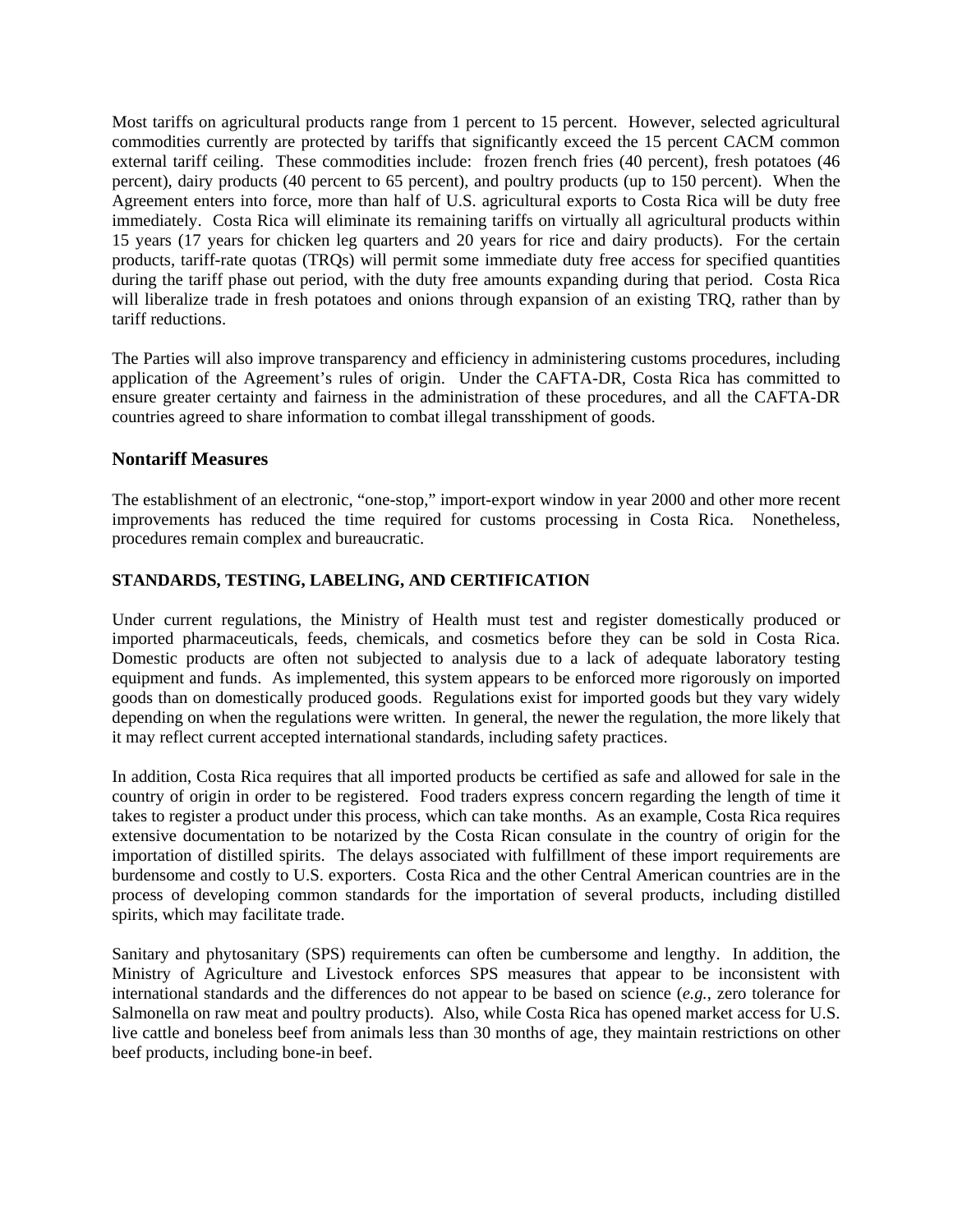Costa Rica signed the Cartagena Protocol on Biosafety in May 2000. Costa Rica has implemented legislation to regulate the import and cultivation of bioengineered crops. This legislation includes a labeling requirement for genetically modified organisms in agriculture, but there is currently no labeling requirement for processed foods containing the products of biotechnology. Costa Rica has permitted cultivation of transgenic seeds for multiplication purposes since 1992. These seeds must be exported and cannot be cultivated as a crop in Costa Rica.

Legislation passed in 2005 creating a national animal health service provides statutory authority for Costa Rica to undertake an equivalency determination to recognize the equivalence of the U.S. food safety and inspection systems for meat and poultry. Current requirements call for the approval of individual meat and poultry plants as a prerequisite for exporting to Costa Rica. Costa Rica has committed to complete its equivalence determination prior to when CAFTA-DR enters into force for Costa Rica.

# **GOVERNMENT PROCUREMENT**

In recent years, a growing number of U.S. exporters and investors have reported unsatisfactory experiences in participating in Costa Rican government procurements. For example, the Costa Rican government, through its Comptroller General, has occasionally annulled contract awards and required government agencies to rebid tenders to the advantage of large state-owned enterprises. The Costa Rican government has also substantially modified tender specifications midway through the procurement process. The bidders in these cases were forced to bear the costs associated with these changes.

The CAFTA-DR, when it enters into force with respect to Costa Rica, will require procuring entities to use fair and transparent procurement procedures, including advance notice of purchases and timely and effective bid review procedures for procurement covered by the Agreement. Under the CAFTA-DR, U.S. suppliers will be permitted to bid on the procurements of most Costa Rican government entities, including state-owned enterprises, on the same basis as Costa Rican suppliers. The anticorruption provisions in the Agreement will require Costa Rica to ensure under its domestic law that bribery in trade related matters, including in government procurement, is treated as a criminal offense or is subject to comparable penalties.

Costa Rica is not a signatory to the WTO Agreement on Government Procurement.

#### **EXPORT SUBSIDIES**

Tax holidays are available for investors in free trade zones, unless tax credits are available in an investor's home country for taxes paid in Costa Rica. In 2000, Costa Rica ceased granting financial investment subsidies and tax holidays to new exporters.

Under the CAFTA-DR, Costa Rica has committed not to adopt new duty waivers or expand existing duty waivers that are conditioned on the fulfillment of a performance requirement (*e.g.*, the exportation of a given level or percentage of goods). However, under the CAFTA-DR, Costa Rica is permitted to maintain such measures through 2009, provided that it maintains the measures in accordance with its obligations under the WTO Agreement on Subsidies and Countervailing Measures.

# **INTELLECTUAL PROPERTY RIGHTS (IPR) PROTECTION**

The United States continues to have concerns over Costa Rica's inadequate enforcement of intellectual property laws. Consequently, Costa Rica remained on the 2007 Special 301 Watch List. While many elements of Costa Rica's intellectual property laws appear to be in line with international standards,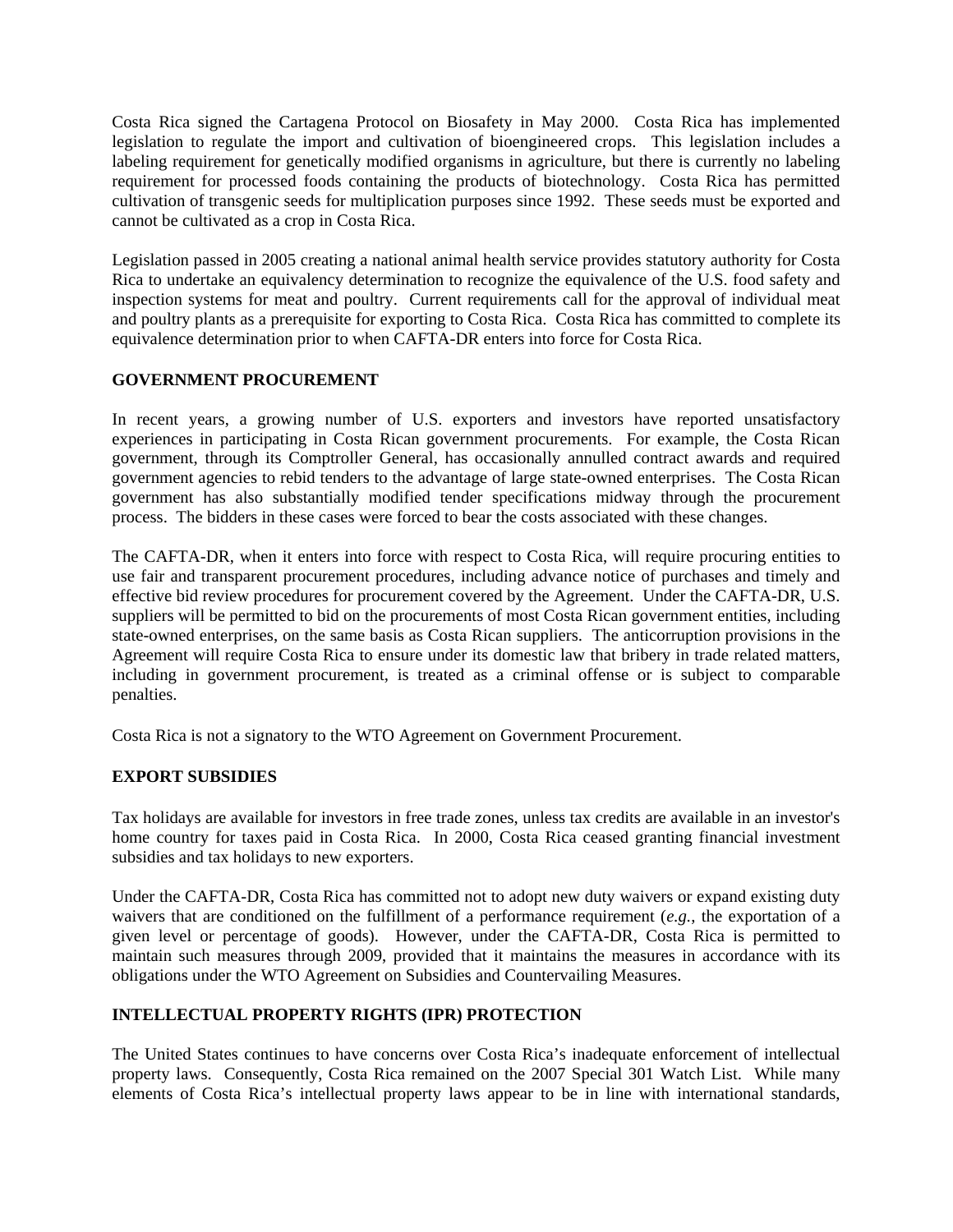enforcement remains very weak. Initiatives, including the formation of an intergovernmental intellectual property rights commission and the training of judges and prosecutors on intellectual property laws, have not produced significant improvements in the prosecution of IPR crimes. Deterrence is further undermined as IPR violators are not aggressively prosecuted by the Attorney General of Costa Rica, a fact that is frequently attributed to scarce resources.

Costa Rica's patent office continues to experience significant delays in processing applications, but has tried to remedy that problem by contracting technical patent reviews with two of Costa Rica's educational institutions. Long delays in copyright enforcement cases continue to be a serious problem. Though piracy of satellite television transmissions by the domestic cable television industry has been curtailed, U.S. industry continues to express concern that some apartment buildings and hotels continue to engage in satellite signal piracy. Unauthorized sound recordings, videos, optical discs, and computer software are also widespread. Previous efforts to reduce their presence in the market have not continued over the last year.

In order to implement the CAFTA-DR, Costa Rica must make changes to its existing IPR laws and regulations to address limitations that currently prevent effective enforcement. These changes must be in place for the Agreement to enter into force. These and other IPR reforms will strengthen Costa Rica's IPR protection regime.

Implementation of the CAFTA-DR obligations will provide stronger deterrence against piracy and counterfeiting by, for example, requiring Costa Rica to provide that its judicial authorities have the authority to order the seizure, forfeiture, and destruction of counterfeit and pirated goods and the equipment used to produce them, something that the government is not currently capable of doing in an expeditious or effective manner. The CAFTA-DR will also mandate both statutory and actual damages for copyright and trademark infringement, helping to ensure that monetary damages can be awarded even when it is difficult to assign a monetary value to the violation. Implementation will require Costa Rica to protect data submitted for regulatory approval against unfair commercial use for a period of 5 years following the issuance of marketing approval for pharmaceuticals and 10 years for agricultural chemicals. Finally, the CAFTA-DR obligations will require that Costa Rica accede to the UPOV Convention (International Convention for the Protection of New Varieties of Plants, 1991), the Budapest Treaty on the International Recognition of the Deposit of Microorganisms for the Purposes of Patent Procedure, and the Trademark Law Treaty, as well as make all reasonable efforts to provide patent protection for plants.

#### **SERVICES BARRIERS**

Costa Rica's insurance, telecommunications, electricity distribution, petroleum distribution, and railroad sectors are all state monopolies. In addition, there are restrictions on the participation of foreign companies in some private sector activities, such as customs handling, medical services, ferry service, prison operation, and professional services. When the Agreement enters into force with respect to Costa Rica, Costa Rica will accord substantial market access across the country's entire services sector, subject to a few exceptions. Costa Rica will liberalize a significant portion of its insurance market when the Agreement enters into force. The remainder of Costa Rica's market will be opened by 2011. Costa Rica also agreed to the establishment of an independent insurance regulatory body.

Costa Rican regulations restrict the ability of certain professions to practice on a permanent basis in Costa Rica, such as medical practitioners, lawyers, certified public accountants, engineers, architects, and teachers. Such professionals must be members of a local association that sets residency, examination, and apprenticeship requirements. However, under the CAFTA-DR, Costa Rica has agreed to allow the provision of certain professional services on a reciprocal basis and also agreed to provide for temporary licensing of professional services.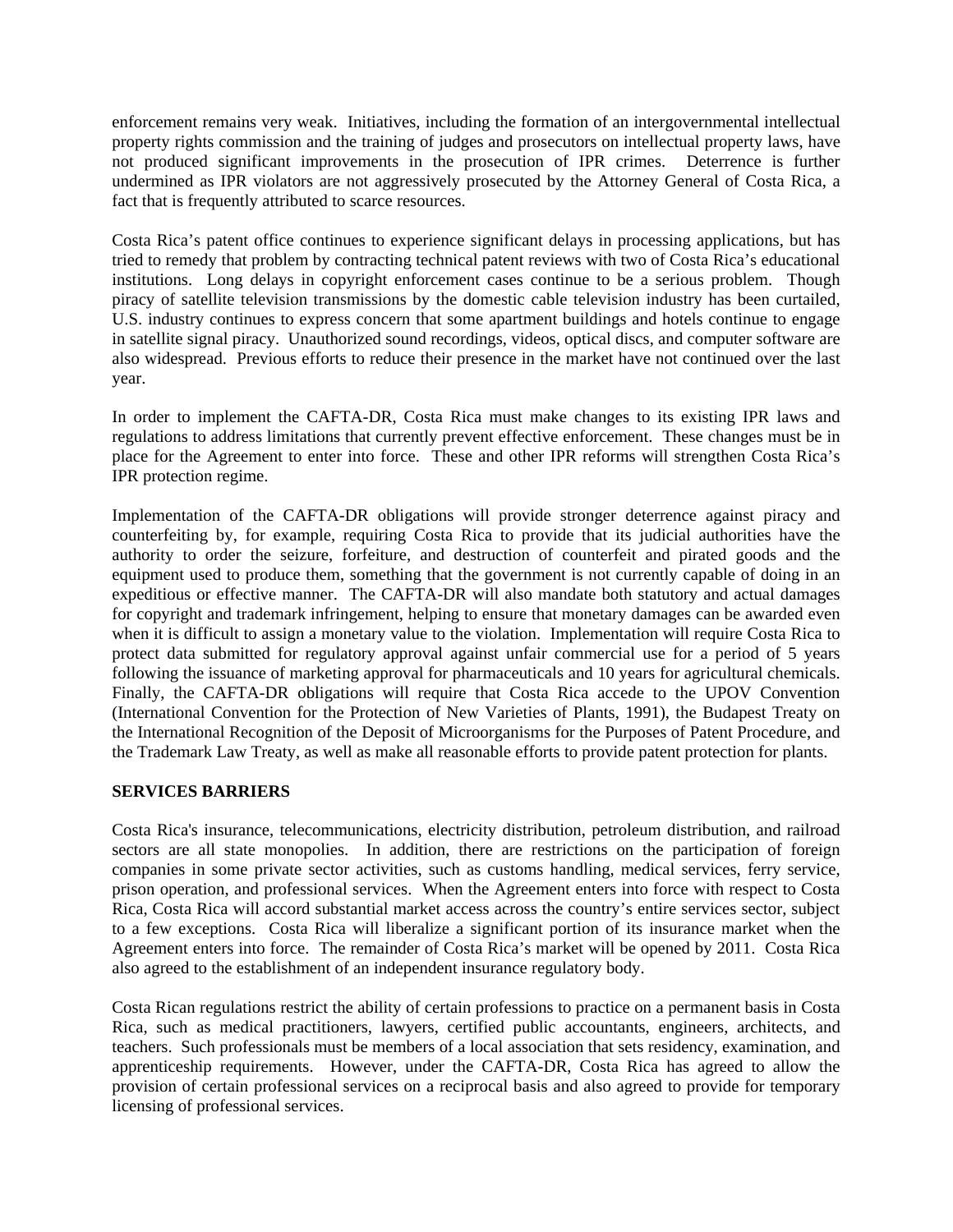Costa Rica made specific commitments in the CAFTA-DR to open its telecommunications market in three key telecommunications services activities (private network, Internet, and mobile wireless services) and to establish a regulatory framework to foster effective market access and competition. Under the CAFTA-DR, certain telecommunications market segments in Costa Rica were to open up gradually, beginning with private network services on January 1, 2006. Internet services and wireless services were to have followed on January 1, 2007. However, since the CAFTA-DR did not enter into force with respect to Costa Rica by those dates, Costa Rica will provide such market openings when the Agreement enters into force.

Costa Rica made no commitments in the WTO for the provision of securities trading, underwriting services, or any type of insurance services. The CAFTA-DR, however, provides for liberalization in all these areas. Private commercial banks are required to open branches in rural areas of the country or to deposit with the Central Bank 17 percent of their checking account deposits for state owned commercial banks that have rural branches in order to qualify for the benefits of the law. Under the CAFTA-DR, foreign banks must be treated under the same rules as domestic private banks.

# **INVESTMENT BARRIERS**

The CAFTA-DR establishes a more secure and predictable legal framework for U.S. investors operating in Costa Rica. Under the CAFTA-DR, all forms of investment are protected, including enterprises, debt, concessions, contracts, and intellectual property. Upon implementation of the CAFTA-DR, U.S. investors will enjoy, in almost all circumstances, the right to establish, acquire, and operate investments in Costa Rica on an equal footing with local investors. Among the rights the CAFTA-DR will afford to U.S. investors are due process protections and the right to receive fair market value for property in the event of an expropriation. Investor rights will be protected under the CAFTA-DR by an impartial procedure for dispute settlement that is fully transparent and open to the public. Submissions to dispute panels and dispute panel hearings will be open to the public, and interested parties will have the opportunity to submit their views.

Several U.S. investors have experienced difficulties executing contracts made with the Costa Rican government. While electricity distribution remains a state monopoly, an electricity cogeneration law enacted in 1996 allowed some private sector participation in the production of electricity, but not in its transmission. This law has since been modified to permit the private construction and operation of plants under build-operate-transfer and build-lease-transfer mechanisms, but the operator must have at least 35 percent Costa Rican equity. Existing private power producers have had their long-term, fixed-rate contracts challenged by certain Costa Rican governmental organizations, but these contracts have been honored. A United States led airport management consortium has maintained that the terms of its concession agreement have been repeatedly altered by the Costa Rican government.

#### **OTHER BARRIERS**

The Law regulating commercial representatives of foreign firms (Law No. 6209) grants local companies exclusive representation, even without a signed agreement, for an indefinite period of time. In most cases, foreign companies must pay indemnity compensation in order to terminate a relationship with the local company.

Under the existing regime, foreign firms may be tied to exclusive or inefficient distributor arrangements. In the CAFTA-DR, Costa Rica committed to establish a new legal regime that will give U.S. firms and their Costa Rican partners more freedom to contract the terms of their commercial relations, which in turn